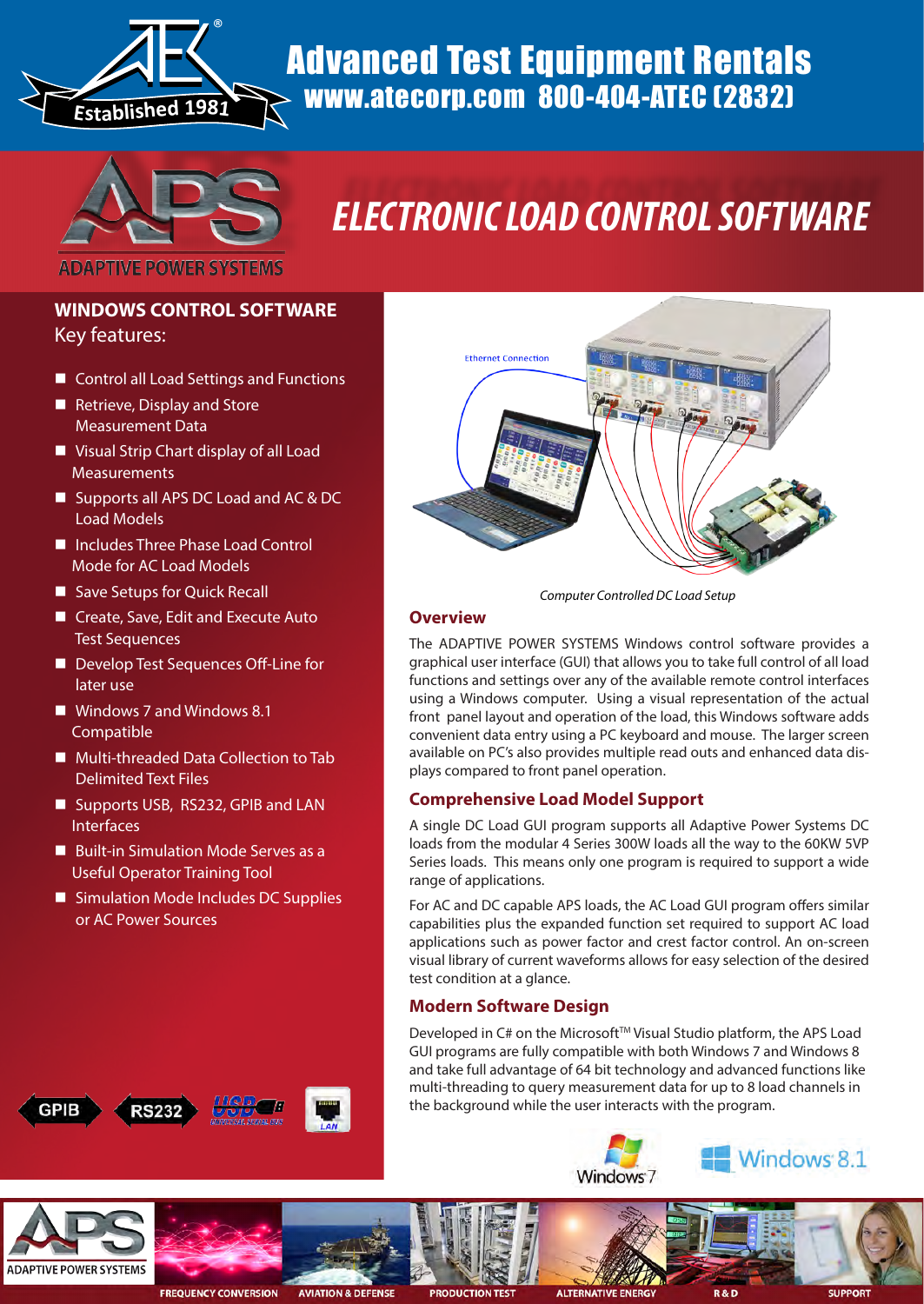## *ELECTRONIC LOAD CONTROL SOFTWARE*

### **DC Load Control**

The DC Load control software will connect to any Adaptive Power Source DC Load using one of the available digital control interfaces. Once a connection between the DC load and the PC is established, the program adjusts to the available capabilities and features of the DC load model detected. In the case of a 4 Series modular DC load mainframe, this can mean that up to four load modules, having a total of up to eight load channels, are all accessible from the main screen as shown to the right.



*DC Load GUI Main Screen Controlling Four Load Modules*



*DC Load GUI Main Screen Controlling 5VP Series High Power Load*

For higher power DC load models that only have a single load channel, the program will use more screen real estate to display setting and measurement readouts and locate the user controls in the same area as they are on the actual unit's front panel. This makes transitioning between front panel operation and PC control operation more fluid.

Of course, PC control offers more tools to create complex test sequences using text editors and file storage and retrieval than is possible from the front panel. Since storage is now limited only by the size of the computers hard drive, the number of test sequences that can be stored is virtually unlimited.

### **Quick Entry of Load Settings**

The numerous available settings and modes supported by the Adaptive Power Systems DC loads are easily accessible from the GUI software by clicking the mouse on the relevant key. A pop-up menu will appear showing current set values for the chosen function. By selecting any parameter with the mouse, a new value can be entered using the keyboard. Clicking the Update key will reprogram the DC load and close the window.

These setting pop-ups exist for functions like:

- High and low Limit settings
- Dynamic current waveform settings
- Configuration settings
- Short circuit test
- Over current test parameters
- Over power test parameters

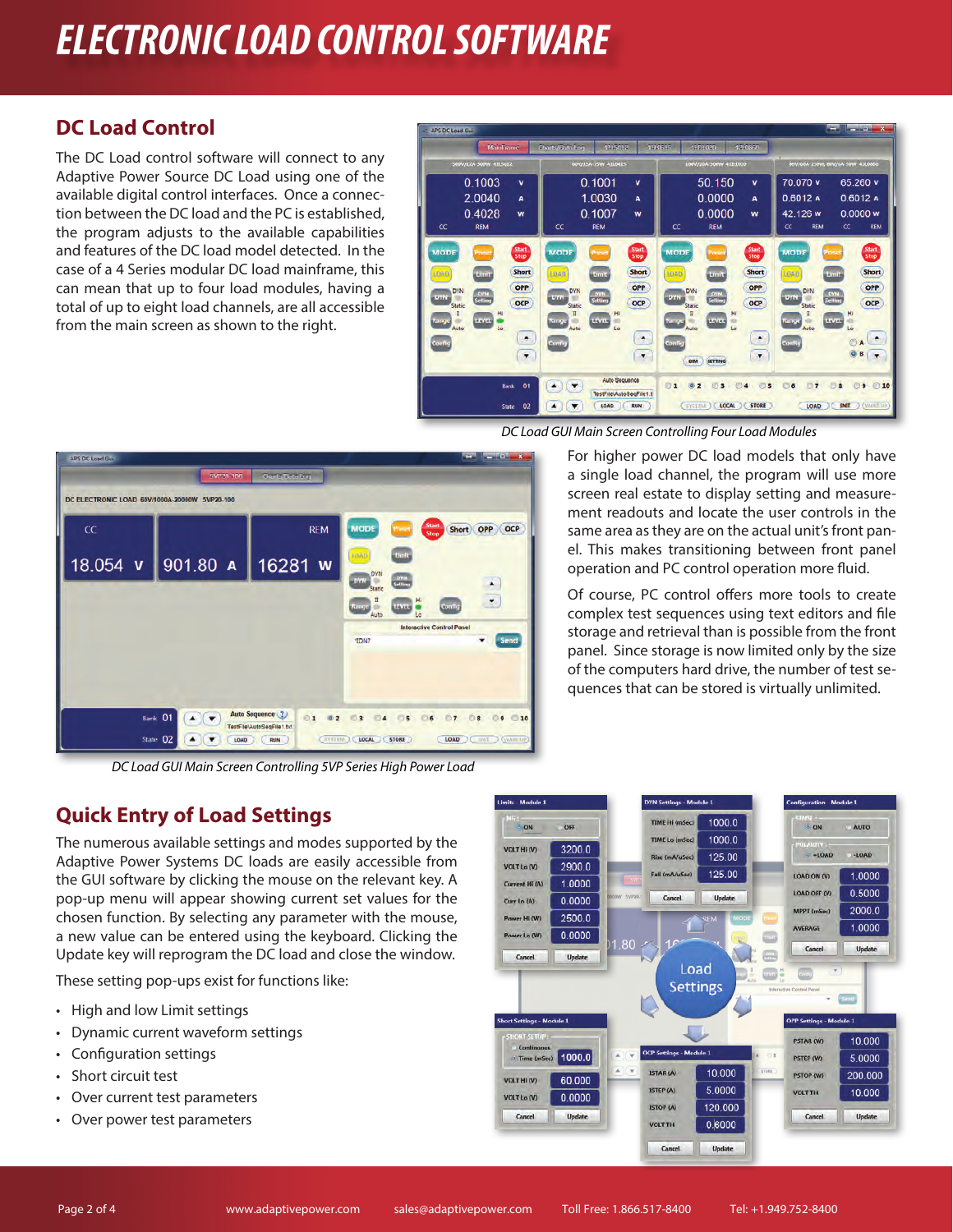## *ELECTRONIC LOAD CONTROL SOFTWARE*

#### **Data Logging and Display**

Measurement data is continuously retrieved by the load GUI software while the load is on. This happens in separate execution threads so it does not interfere with other program functions. As data is retrieved, it is displayed for each load channel on a scrolling graph, much like a strip chart recorder. This provides a unique overview of voltage, current and power as a function of time. For modular loads (3A or 3B Series), measurement data for up to four load channels can be displayed on one screen as shown below.

Measurement data can be streamed to disk in a convenient tab separated value text format. These time-stamped measurement data files are easy to open in Excel for further analysis or charting as part of test reports. Each load or load module has its own data logging file which can be named by the user. The logging interval can be set between 1 second and 60 seconds.

### **AC & DC Load Control**

The AC & DC Load control software shares most of the functions with the DC load control software. It also adds support for AC application specific settings such as power factor, crest factor, dynamic CC mode and apparent power measurements.

Common functions are load mode selection, data logging of Vdc, Idc and power in DC mode both Vrms, Irms, power and apparent power in AC mode.



*Load GUI Measurement Data Charting Window for 4 Loads*



*AC Load GUI Main Screen Controlling 3B Series AC&DC Load*

### **Crest Factor and Power Factor Selection**

The AC&DC load GUI allows easy selection of desired load power factor and current crest factor settings using a visual library of current waveforms that will result and their phase relationship with the AC input voltage. An example is shown on the left for bank 4, wave 1 . This selection has a crest factor of 2.5 and a power factor of -0.70 (lagging PF). A total of 55 such permutations can be viewed and selected as needed to simulate desired real-world load conditions.



*Crest Factor and Power Factor Selection*